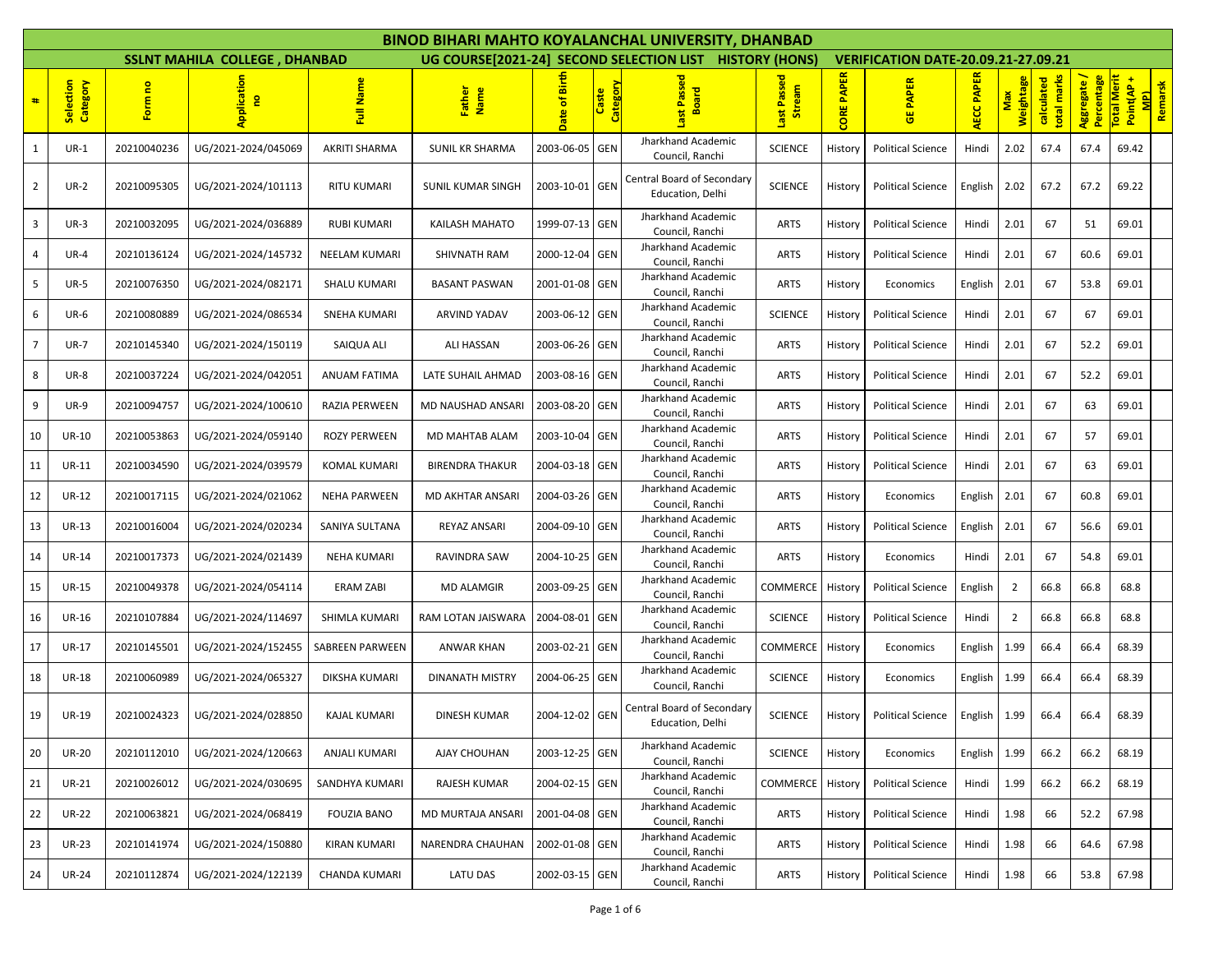|    |                       |             |                                      |                               |                         |                |                          | <b>BINOD BIHARI MAHTO KOYALANCHAL UNIVERSITY, DHANBAD</b> |                          |                   |                                            |                   |                         |                           |                           |                                                         |
|----|-----------------------|-------------|--------------------------------------|-------------------------------|-------------------------|----------------|--------------------------|-----------------------------------------------------------|--------------------------|-------------------|--------------------------------------------|-------------------|-------------------------|---------------------------|---------------------------|---------------------------------------------------------|
|    |                       |             | <b>SSLNT MAHILA COLLEGE, DHANBAD</b> |                               |                         |                |                          | UG COURSE [2021-24] SECOND SELECTION LIST HISTORY (HONS)  |                          |                   | <b>VERIFICATION DATE-20.09.21-27.09.21</b> |                   |                         |                           |                           |                                                         |
| #  | Selection<br>Category | Form no     |                                      | Full Name                     | Father<br>Name          | Date of Birth  | <b>Category</b><br>Caste | Pass<br>卫<br>ē<br>œ                                       | Passed<br>ream<br>谒<br>书 | <b>CORE PAPER</b> | <b>GE PAPER</b>                            | <b>AECC PAPER</b> | <b>Weightage</b><br>Max | total marks<br>calculated | Aggregate /<br>Percentage | <b>Total Merit</b><br><b>MPI</b><br>Remarsk<br>Point(AP |
| 25 | <b>UR-25</b>          | 20210026094 | UG/2021-2024/030698                  | CHANDNI KUMARI                | <b>ABKASH MAHTO</b>     | 2002-07-18 GEN |                          | Jharkhand Academic<br>Council, Ranchi                     | COMMERCE                 | History           | <b>Political Science</b>                   | Hindi             | 1.98                    | 66                        | 66                        | 67.98                                                   |
| 26 | <b>UR-26</b>          | 20210055560 | UG/2021-2024/060906                  | PAYAL KUMARI                  | SHANKAR LAL BARNWAL     | 2003-09-01     | GEN                      | Jharkhand Academic<br>Council, Ranchi                     | ARTS                     | History           | Hindi                                      | Hindi             | 1.98                    | 66                        | 70.8                      | 67.98                                                   |
| 27 | <b>UR-27</b>          | 20210138751 | UG/2021-2024/147462                  | NEHA KUMARI                   | <b>KRISHNA GOPE</b>     | 2003-09-03 GEN |                          | Jharkhand Academic<br>Council, Ranchi                     | <b>SCIENCE</b>           | History           | <b>Political Science</b>                   | Hindi             | 1.98                    | 66                        | 66                        | 67.98                                                   |
| 28 | <b>UR-28</b>          | 20210043560 | UG/2021-2024/048396                  | SANA ARJOO                    | MD WAJID ANSARI         | 2003-10-22     | <b>GEN</b>               | Jharkhand Academic<br>Council, Ranchi                     | ARTS                     | History           | English                                    | Hindi             | 1.98                    | 66                        | 53                        | 67.98                                                   |
| 29 | <b>UR-29</b>          | 20210020302 | UG/2021-2024/024804                  | TANIYA KUMARI                 | <b>VIJAY KUMAR SAW</b>  | 2004-08-05 GEN |                          | Jharkhand Academic<br>Council, Ranchi                     | <b>SCIENCE</b>           | History           | <b>Political Science</b>                   | Hindi             | 1.98                    | 66                        | 66                        | 67.98                                                   |
| 30 | <b>UR-30</b>          | 20210018194 | UG/2021-2024/015781                  | <b>BHARTI KUMARI</b>          | LAKSHMAN SAW            | 2005-01-07 GEN |                          | Jharkhand Academic<br>Council, Ranchi                     | ARTS                     | History           | <b>Political Science</b>                   | English           | 1.98                    | 66                        | 54.2                      | 67.98                                                   |
| 31 | <b>UR-31</b>          | 20210024704 | UG/2021-2024/029211                  | <b>SURUCHI KUMARI</b>         | SHANKAR CHOUDHARY       | 2002-04-12 GEN |                          | Jharkhand Academic<br>Council, Ranchi                     | <b>ARTS</b>              | History           | Hindi                                      | English           | 1.95                    | 65                        | 53.8                      | 66.95                                                   |
| 32 | <b>UR-32</b>          | 20210015166 | UG/2021-2024/019378                  | ANJU KUMARI                   | <b>BASU KUMAR</b>       | 2002-06-06 GEN |                          | Jharkhand Academic<br>Council, Ranchi                     | ARTS                     | History           | <b>Political Science</b>                   | Hindi             | 1.95                    | 65                        | 57                        | 66.95                                                   |
| 33 | <b>UR-33</b>          | 20210024099 | UG/2021-2024/028943                  | MUSKAN KUMARI                 | SUBHASH KUMAR<br>PASWAN | 2003-02-16 GEN |                          | Jharkhand Academic<br>Council, Ranchi                     | <b>ARTS</b>              | History           | <b>Political Science</b>                   | Hindi             | 1.95                    | 65                        | 62.4                      | 66.95                                                   |
| 34 | <b>UR-34</b>          | 20210028146 | UG/2021-2024/032816                  | <b>KHUSHBOO KUMARI</b>        | <b>ARUN PASWAN</b>      | 2003-12-28 GEN |                          | Jharkhand Academic<br>Council, Ranchi                     | ARTS                     | History           | Psychology                                 | Hindi             | 1.95                    | 65                        | 64                        | 66.95                                                   |
| 35 | <b>UR-35</b>          | 20210045548 | UG/2021-2024/050228                  | <b>MUSKAN PERWEEN</b>         | MD KAMRUDDIN<br>ANSARI  | 2004-01-16 GEN |                          | Jharkhand Academic<br>Council, Ranchi                     | ARTS                     | History           | <b>Political Science</b>                   | Hindi             | 1.95                    | 65                        | 60                        | 66.95                                                   |
| 36 | UR-36                 | 20210021962 | UG/2021-2024/026487                  | SHAGUFTA NAZ                  | RASHIDUL HAQUE          | 2004-02-06 GEN |                          | Jharkhand Academic<br>Council, Ranchi                     | ARTS                     | History           | <b>Political Science</b>                   | English           | 1.95                    | 65                        | 60                        | 66.95                                                   |
| 37 | <b>UR-37</b>          | 20210034440 | UG/2021-2024/039086                  | SANIA MIRZA                   | MD TAMANNA ANSARI       | 2004-05-15 GEN |                          | Jharkhand Academic<br>Council, Ranchi                     | ARTS                     | History           | <b>Political Science</b>                   | Hindi             | 1.95                    | 65                        | 58                        | 66.95                                                   |
| 38 | V EWS-1               | 20210124857 | UG/2021-2024/134649                  | <b>JYOTI KUMARI</b>           | <b>BIRENDRA NONIA</b>   | 2003-04-15 GEN |                          | Jharkhand Academic<br>Council, Ranchi                     | COMMERCE                 | History           | <b>Political Science</b>                   | Hindi             | 1.93                    | 64.2                      | 64.2                      | 66.13                                                   |
| 39 | V_EWS-2               | 20210048572 | UG/2021-2024/053267                  | PRATIMA KUMARI                | <b>GANESH BHUIYA</b>    | 2001-01-17 GEN |                          | Jharkhand Academic<br>Council, Ranchi                     | ARTS                     | History           | <b>Political Science</b>                   | Hindi             | 1.92                    | 64                        | 68                        | 65.92                                                   |
| 40 | V EWS-3               | 20210132903 | UG/2021-2024/143133                  | <b>NEHA PARWEEN</b>           | ABDUL GAFFAR            | 2001-02-04 GEN |                          | Jharkhand Academic<br>Council, Ranchi                     | ARTS                     | History           | <b>Political Science</b>                   | Hindi             | 1.92                    | 64                        | 57.4                      | 65.92                                                   |
| 41 | V_EWS-4               | 20210058282 | UG/2021-2024/063271                  | SALONI KUMARI                 | SUDAMA BHUIYA           | 2001-03-02 GEN |                          | Jharkhand Academic<br>Council, Ranchi                     | <b>ARTS</b>              | History           | Psychology                                 | Hindi             | 1.92                    | 64                        | 50.2                      | 65.92                                                   |
| 42 | V EWS-5               | 20210033818 | UG/2021-2024/033201                  | AARTI KUMARI                  | ARJUN RAJWAR            | 2002-01-01 GEN |                          | Jharkhand Academic<br>Council, Ranchi                     | ARTS                     | History           | Home Science                               | Hindi             | 1.92                    | 64                        | 49.6                      | 65.92                                                   |
| 43 | V_EWS-6               | 20210013728 | UG/2021-2024/017696                  | <b>JASPRIT KOUR</b>           | <b>HARBHAJAN SINGH</b>  | 2002-07-17 GEN |                          | Jharkhand Academic<br>Council, Ranchi                     | <b>ARTS</b>              | History           | <b>Political Science</b>                   | Hindi             | 1.92                    | 64                        | 53.4                      | 65.92                                                   |
| 44 | V_EWS-7               | 20210059674 | UG/2021-2024/064511                  | <b>RANI KUMARI</b>            | AWDHESH CHOUHAN         | 2003-03-02 GEN |                          | Jharkhand Academic<br>Council, Ranchi                     | ARTS                     | History           | <b>Political Science</b>                   | Hindi             | 1.92                    | 64                        | 63.8                      | 65.92                                                   |
| 45 | V_EWS-8               | 20210043057 | UG/2021-2024/047941                  | <b>SUMAN KUMARI</b>           | <b>MAHESH YADAV</b>     | 2003-07-11 GEN |                          | Jharkhand Academic<br>Council, Ranchi                     | <b>ARTS</b>              | History           | Hindi                                      | English           | 1.92                    | 64                        | 47.6                      | 65.92                                                   |
| 46 | V EWS-9               | 20210140926 | UG/2021-2024/149915                  | PRITY KUMARI                  | <b>BIRENDRA SINGH</b>   | 2003-07-11 GEN |                          | Jharkhand Academic<br>Council, Ranchi                     | <b>ARTS</b>              | History           | Hindi                                      | English           | 1.92                    | 64                        | 56                        | 65.92                                                   |
| 47 | <b>V_EWS-10</b>       | 20210018200 | UG/2021-2024/021977                  | <b>KUMARI SUMAN</b><br>MANDAL | PAWAN MANDAL            | 2003-11-18 GEN |                          | Jharkhand Academic<br>Council, Ranchi                     | <b>ARTS</b>              | History           | <b>Political Science</b>                   | English           | 1.92                    | 64                        | 71                        | 65.92                                                   |
|    | 48 V_EWS-11           | 20210118872 | UG/2021-2024/117677                  | <b>SNEHA KUMARI</b>           | <b>NAND LAL MAHATO</b>  | 2003-12-14 GEN |                          | Jharkhand Academic<br>Council, Ranchi                     | <b>SCIENCE</b>           | History           | <b>Political Science</b>                   | English           | 1.92                    | 64                        | 64                        | 65.92                                                   |
|    | 49 V_EWS-12           | 20210045467 | UG/2021-2024/050221                  | <b>SONY KUMARI</b>            | RAM MILAN YADAV         | 2004-07-02 GEN |                          | Jharkhand Academic<br>Council, Ranchi                     | <b>ARTS</b>              | History           | <b>Political Science</b>                   | English           | 1.92                    | 64                        | 54.6                      | 65.92                                                   |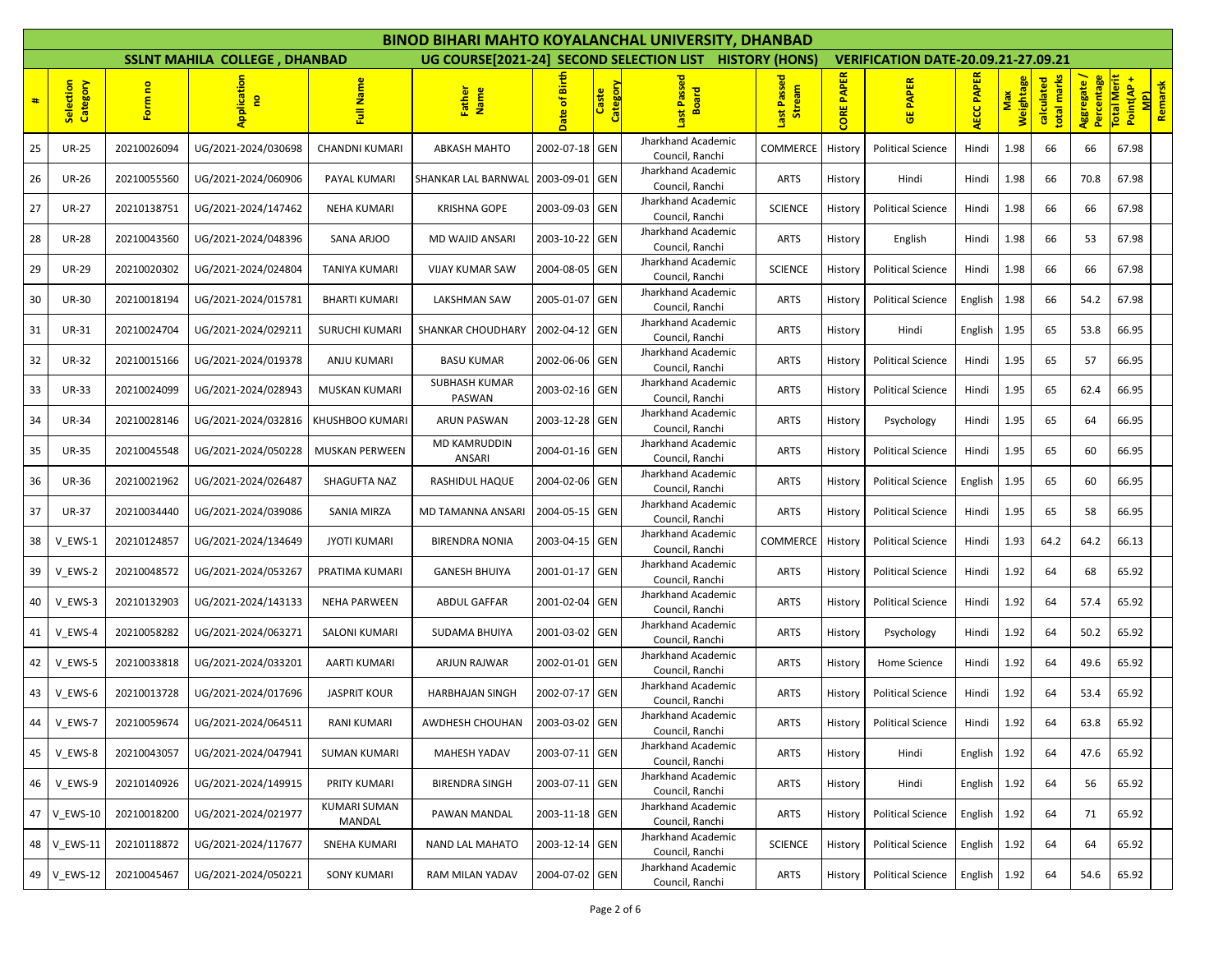|    |                       |             |                                      |                               |                              |                 |                   | <b>BINOD BIHARI MAHTO KOYALANCHAL UNIVERSITY, DHANBAD</b> |                          |                   |                                            |                   |                  |                           |                           |                                                 |
|----|-----------------------|-------------|--------------------------------------|-------------------------------|------------------------------|-----------------|-------------------|-----------------------------------------------------------|--------------------------|-------------------|--------------------------------------------|-------------------|------------------|---------------------------|---------------------------|-------------------------------------------------|
|    |                       |             | <b>SSLNT MAHILA COLLEGE, DHANBAD</b> |                               |                              |                 |                   | UG COURSE[2021-24] SECOND SELECTION LIST HISTORY (HONS)   |                          |                   | <b>VERIFICATION DATE-20.09.21-27.09.21</b> |                   |                  |                           |                           |                                                 |
| #  | Selection<br>Category | Form no     | Applicatio<br>g                      | Full Name                     | Father<br>Name               | Date of Birth   | Category<br>Caste | Passe<br><b>Board</b>                                     | Passed<br>ream<br>谒<br>帮 | <b>CORE PAPER</b> | <b>GE PAPER</b>                            | <b>AECC PAPER</b> | Weightage<br>Max | total marks<br>calculated | Aggregate /<br>Percentage | otal Merit<br><b>MPI</b><br>Remarsk<br>Point(AP |
| 50 | <b>BC I-1</b>         | 20210023020 | UG/2021-2024/027713                  | PUJA KUMARI                   | <b>BABULAL MAHTO</b>         | 2004-07-24      | <b>BCI</b>        | Jharkhand Academic<br>Council, Ranchi                     | <b>ARTS</b>              | History           | <b>Political Science</b>                   | Hindi             | 1.95             | 65                        | 51                        | 66.95                                           |
| 51 | <b>BC I-2</b>         | 20210077854 | UG/2021-2024/083653                  | KHUSHBOO KUMARI               | <b>TEKLAL MAHATO</b>         | 2005-01-01      | <b>BCI</b>        | Jharkhand Academic<br>Council, Ranchi                     | <b>SCIENCE</b>           | History           | Hindi                                      | English           | 1.95             | 65                        | 65                        | 66.95                                           |
| 52 | <b>BC I-3</b>         | 20210101474 | UG/2021-2024/106677                  | PUSHPA KUMARI                 | <b>DHIREN RAWANI</b>         | 2005-01-26      | <b>BCI</b>        | Jharkhand Academic<br>Council, Ranchi                     | <b>ARTS</b>              | History           | Philosophy                                 | Hindi             | 1.95             | 65                        | 58                        | 66.95                                           |
| 53 | <b>BC I-4</b>         | 20210069649 | UG/2021-2024/075678                  | PARIYANKA KUMARI              | <b>MEGHNATH PRASAD</b>       | 2001-05-18      | BCI               | Jharkhand Academic<br>Council, Ranchi                     | ARTS                     | History           | <b>Political Science</b>                   | Hindi             | 1.92             | 64                        | 52                        | 65.92                                           |
| 54 | <b>BC I-5</b>         | 20210025002 | UG/2021-2024/029702                  | <b>NEHA KUMARI</b>            | SHRISTI DHAR MAHATO          | 2002-03-31      | <b>BCI</b>        | Jharkhand Academic<br>Council, Ranchi                     | <b>ARTS</b>              | History           | Hindi                                      | Hindi             | 1.92             | 64                        | 60.4                      | 65.92                                           |
| 55 | <b>BC I-6</b>         | 20210049369 | UG/2021-2024/054064                  | <b>GEETA KUMARI</b>           | LALCHAND MAHTO               | 2002-10-26      | <b>BCI</b>        | Jharkhand Academic<br>Council, Ranchi                     | <b>ARTS</b>              | History           | <b>Political Science</b>                   | Hindi             | 1.92             | 64                        | 47.8                      | 65.92                                           |
| 56 | <b>BC I-7</b>         | 20210107000 | UG/2021-2024/050980                  | <b>ARTI KUMARI</b>            | SHRIPATI MAHATO              | 2003-01-06      | <b>BCI</b>        | Jharkhand Academic<br>Council, Ranchi                     | <b>ARTS</b>              | History           | Hindi                                      | Hindi             | 1.92             | 64                        | 57                        | 65.92                                           |
| 57 | <b>BC I-8</b>         | 20210053872 | UG/2021-2024/059230                  | <b>MUSKAN PARVEEN</b>         | <b>IDRISH ANSARI</b>         | 2003-04-07      | <b>BCI</b>        | Jharkhand Academic<br>Council, Ranchi                     | <b>ARTS</b>              | History           | <b>Political Science</b>                   | Hindi             | 1.92             | 64                        | 60.5                      | 65.92                                           |
| 58 | <b>BC I-9</b>         | 20210016453 | UG/2021-2024/020402                  | <b>MEHAR PARWEEN</b>          | MD MANSUR ALAM               | 2003-11-15      | BCI               | Jharkhand Academic<br>Council, Ranchi                     | <b>ARTS</b>              | History           | <b>Political Science</b>                   | Hindi             | 1.92             | 64                        | 58.6                      | 65.92                                           |
| 59 | <b>BC I-10</b>        | 20210134142 | UG/2021-2024/118039                  | <b>HEMA KUMARI</b>            | <b>CHETLAL MAHTO</b>         | 2004-06-03      | BCI               | Jharkhand Academic<br>Council, Ranchi                     | <b>ARTS</b>              | History           | <b>Political Science</b>                   | Hindi             | 1.92             | 64                        | 58.8                      | 65.92                                           |
| 60 | <b>BC I-11</b>        | 20210031247 | UG/2021-2024/036061                  | ANJALI KUMARI                 | MURALI DHAR MAHATO           | 2004-08-25      | <b>BCI</b>        | Jharkhand Academic<br>Council, Ranchi                     | <b>ARTS</b>              | History           | <b>Political Science</b>                   | Hindi             | 1.92             | 64                        | 73                        | 65.92                                           |
| 61 | <b>BC I-12</b>        | 20210145369 | UG/2021-2024/155659                  | PINKU KUMARI                  | <b>BISHUN MAHTO</b>          | 2005-02-08      | <b>BCI</b>        | Central Board of Secondary<br>Education, Delhi            | <b>SCIENCE</b>           | History           | <b>Political Science</b>                   | English           | 1.92             | 64                        | 64                        | 65.92                                           |
| 62 | <b>BC II-1</b>        | 20210049580 | UG/2021-2024/039459                  | MUSKAN KUMARI                 | SHAMBHU KUMAR<br>VISHWAKARMA | 2004-08-20 BCII |                   | Jharkhand Academic<br>Council, Ranchi                     | <b>SCIENCE</b>           | History           | Economics                                  | English           | 1.69             | 56.4                      | 56.4                      | 58.09                                           |
| 63 | <b>BC II-2</b>        | 20210026269 | UG/2021-2024/030839                  | ANJALI KUMARI<br><b>GUPTA</b> | <b>MAHENDRA SAW</b>          | 2003-04-08      | <b>BCII</b>       | Jharkhand Academic<br>Council, Ranchi                     | <b>ARTS</b>              | History           | English                                    | Hindi             | 1.68             | 56                        | 58.6                      | 57.68                                           |
| 64 | <b>BC II-3</b>        | 20210048073 | UG/2021-2024/052845                  | LAXMI KUMARI                  | JAGDISH RAY                  | 2002-06-12 BCII |                   | Jharkhand Academic<br>Council, Ranchi                     | <b>ARTS</b>              | History           | <b>Political Science</b>                   | Hindi             | 1.65             | 55                        | 64.8                      | 56.65                                           |
| 65 | <b>BC II-4</b>        | 20210083742 | UG/2021-2024/089308                  | NISHA KUMARI                  | <b>SUDHIR MAHATO</b>         | 2004-02-05      | <b>BCII</b>       | Jharkhand Academic<br>Council, Ranchi                     | <b>ARTS</b>              | History           | Economics                                  | Hindi             | 1.65             | 55                        | 54.6                      | 56.65                                           |
| 66 | <b>BC II-5</b>        | 20210134098 | UG/2021-2024/008831                  | PRATIMA KUMARI                | SATYENDRA YADAV              | 2003-02-25      | <b>BCII</b>       | Jharkhand Academic<br>Council, Ranchi                     | <b>SCIENCE</b>           | History           | <b>Political Science</b>                   | English           | 1.62             | 54                        | 54                        | 55.62                                           |
| 67 | <b>BC II-6</b>        | 20210022825 | UG/2021-2024/027576                  | KAJAL KUMARI                  | MUCHIRAM RAWANI              | 2004-03-05      | <b>BCII</b>       | Jharkhand Academic<br>Council, Ranchi                     | <b>SCIENCE</b>           | History           | <b>Political Science</b>                   | English           | 1.61             | 53.8                      | 53.8                      | 55.41                                           |
| 68 | <b>BC II-7</b>        | 20210034202 | UG/2021-2024/039048                  | NIKITA KUMARI                 | <b>RAGHO PRASAD</b>          | 2003-08-21 BCII |                   | Jharkhand Academic<br>Council, Ranchi                     | ARTS                     | History           | <b>Political Science</b>                   | Hindi             | 1.59             | 53                        | 50.8                      | 54.59                                           |
| 69 | BC II-8               | 20210084353 | UG/2021-2024/089847                  | SARITA KUMARI<br>MAHATO       | <b>ANAND MAHATO</b>          | 2004-04-20 BCII |                   | Jharkhand Academic<br>Council, Ranchi                     | <b>ARTS</b>              | History           | Economics                                  | Hindi             | 1.59             | 53                        | 50.4                      | 54.59                                           |
| 70 | $SC-1$                | 20210043847 | UG/2021-2024/048650                  | PUNAM KUMARI                  | <b>NARESH PASWAN</b>         | 2004-04-25      | SC                | Jharkhand Academic<br>Council, Ranchi                     | <b>ARTS</b>              | History           | <b>Political Science</b>                   | Hindi             | 1.44             | 48                        | 51.2                      | 49.44                                           |
| 71 | $SC-2$                | 20210048199 | UG/2021-2024/052994                  | SAKSHI KUMARI                 | YOGENDRA PASWAN              | 2004-04-06      | SC                | Jharkhand Academic<br>Council, Ranchi                     | <b>ARTS</b>              | History           | <b>Political Science</b>                   | Hindi             | 1.41             | 47                        | 48                        | 48.41                                           |
| 72 | $SC-3$                | 20210058276 | UG/2021-2024/050463                  | <b>JYOTI KUMARI</b>           | <b>SURESH HARI</b>           | 2000-03-15      | SC                | Jharkhand Academic<br>Council, Ranchi                     | <b>ARTS</b>              | History           | Psychology                                 | Hindi             | 1.38             | 46                        | 50.6                      | 47.38                                           |
| 73 | $SC-4$                | 20210031024 | UG/2021-2024/035805                  | RINA KUMARI                   | PAWAN CHANDRA<br>RAJWAR      | 2002-05-06      | <b>SC</b>         | Jharkhand Academic<br>Council, Ranchi                     | <b>ARTS</b>              | History           | Economics                                  | Hindi             | 1.38             | 46                        | 45                        | 47.38                                           |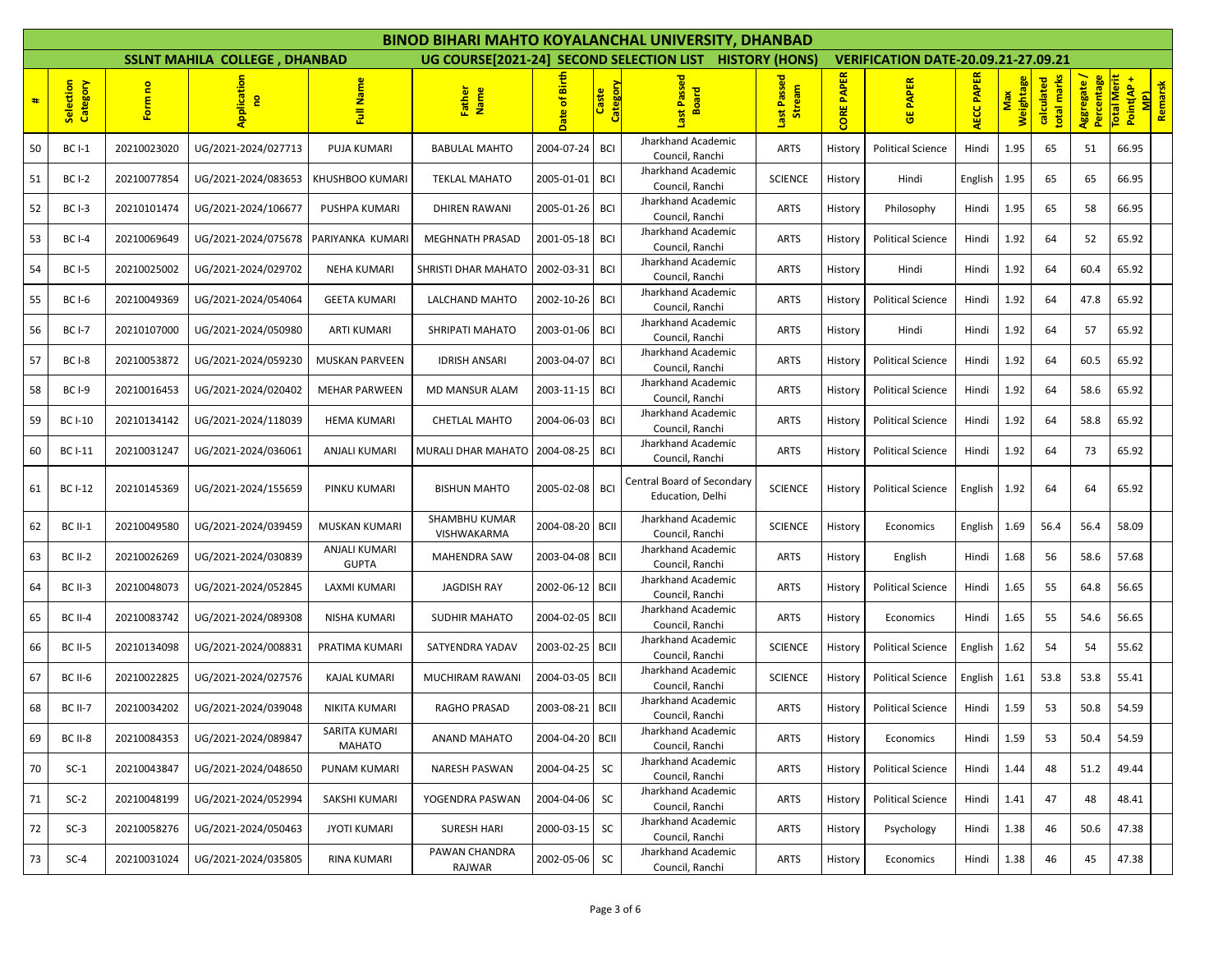|    |                       |             |                                      |                       |                           |                |                          | <b>BINOD BIHARI MAHTO KOYALANCHAL UNIVERSITY, DHANBAD</b> |                             |                   |                                            |                   |                  |                           |                           |                                                 |
|----|-----------------------|-------------|--------------------------------------|-----------------------|---------------------------|----------------|--------------------------|-----------------------------------------------------------|-----------------------------|-------------------|--------------------------------------------|-------------------|------------------|---------------------------|---------------------------|-------------------------------------------------|
|    |                       |             | <b>SSLNT MAHILA COLLEGE, DHANBAD</b> |                       |                           |                |                          | UG COURSE[2021-24] SECOND SELECTION LIST HISTORY (HONS)   |                             |                   | <b>VERIFICATION DATE-20.09.21-27.09.21</b> |                   |                  |                           |                           |                                                 |
| #  | Selection<br>Category | Form no     | Applicatio                           | Full Name             | Father<br>Name            | Date of Birth  | <b>Category</b><br>Caste | Passed<br><b>Board</b><br>书                               | Passed<br>ream<br>苟<br>Last | <b>CORE PAPER</b> | <b>PAPER</b><br>$\overline{5}$             | <b>AECC PAPER</b> | Weightage<br>Max | total marks<br>calculated | Percentage<br>Aggregate / | otal Merit<br><b>MPI</b><br>Remarsk<br>Point(AP |
| 74 | $SC-5$                | 20210112182 | UG/2021-2024/121536                  | <b>SUSHMA KUMARI</b>  | <b>BADAL ROY</b>          | 2003-01-21     | <b>SC</b>                | Jharkhand Academic<br>Council, Ranchi                     | <b>ARTS</b>                 | History           | Home Science                               | Hindi             | 1.38             | 46                        | 43.6                      | 47.38                                           |
| 75 | $SC-6$                | 20210014415 | UG/2021-2024/018507                  | POONAM KUMARI         | <b>GOVIND DAS</b>         | 2003-11-07     | <b>SC</b>                | Jharkhand Academic<br>Council, Ranchi                     | <b>ARTS</b>                 | History           | <b>Political Science</b>                   | Hindi             | 1.38             | 46                        | 45                        | 47.38                                           |
| 76 | $SC-7$                | 20210065500 | UG/2021-2024/072172                  | PAYAL KUMARI          | <b>RANJEET RAJAK</b>      | 2004-01-01     | <b>SC</b>                | Jharkhand Academic<br>Council, Ranchi                     | ARTS                        | History           | <b>Political Science</b>                   | Hindi             | 1.38             | 46                        | 51                        | 47.38                                           |
| 77 | $SC-8$                | 20210149595 | UG/2021-2024/154724                  | <b>JYOTI KUMARI</b>   | <b>UPENDRA RAM</b>        | 1997-06-14     | SC                       | Jharkhand Academic<br>Council, Ranchi                     | COMMERCE                    | History           | <b>Political Science</b>                   | Hindi             | 1.37             | 45.6                      | 45.6                      | 46.97                                           |
| 78 | $SC-9$                | 20210026656 | UG/2021-2024/031307                  | PUJA KUMARI           | <b>SASTY RAJAK</b>        | 2004-07-17     | <b>SC</b>                | Jharkhand Academic<br>Council, Ranchi                     | ARTS                        | History           | Hindi                                      | English           | 1.35             | 45                        | 47.8                      | 46.35                                           |
| 79 | $V$ SC-10             | 20210024847 | UG/2021-2024/029007                  | PUNAM KUMARI          | <b>GANGADHAR MAHATO</b>   | 2003-09-27     | BCI                      | Jharkhand Academic<br>Council, Ranchi                     | <b>SCIENCE</b>              | History           | <b>Political Science</b>                   | Hindi             | 1.91             | 63.6                      | 63.6                      | 65.51                                           |
| 80 | $V_S$ C-11            | 20210011025 | UG/2021-2024/014872                  | <b>LAXMI KUMARI</b>   | <b>SANTOSH MAHATO</b>     | 2004-02-01     | <b>BCI</b>               | Jharkhand Academic<br>Council, Ranchi                     | <b>SCIENCE</b>              | History           | <b>Political Science</b>                   | Hindi             | 1.9              | 63.2                      | 63.2                      | 65.1                                            |
| 81 | $V$ SC-12             | 20210032009 | UG/2021-2024/036823                  | <b>MUSKAN PARWEEN</b> | <b>MD YASIN</b>           | 2001-12-19     | BCI                      | Jharkhand Academic<br>Council, Ranchi                     | <b>ARTS</b>                 | History           | <b>Political Science</b>                   | Hindi             | 1.89             | 63                        | 70.4                      | 64.89                                           |
| 82 | $V_S$ C-13            | 20210051163 | UG/2021-2024/057056                  | MUSKAN KUMARI         | DINBANDHU RAWANI          | 2002-02-26     | BCI                      | Jharkhand Academic Open<br>Board                          | ARTS                        | History           | <b>Political Science</b>                   | Hindi             | 1.89             | 63                        | 51                        | 64.89                                           |
| 83 | $V$ SC-14             | 20210073437 | UG/2021-2024/079252                  | MUSKAN KUMARI         | <b>FULCHAND RAWANI</b>    | 2002-03-15     | BCI                      | Jharkhand Academic<br>Council, Ranchi                     | <b>ARTS</b>                 | History           | <b>Political Science</b>                   | Hindi             | 1.89             | 63                        | 65                        | 64.89                                           |
| 84 | $V_SC-15$             | 20210113880 | UG/2021-2024/123232                  | <b>SARITA KUMARI</b>  | <b>GOLAKDHARI MAHTO</b>   | 2003-01-03     | <b>BCI</b>               | Jharkhand Academic<br>Council, Ranchi                     | <b>ARTS</b>                 | History           | <b>Political Science</b>                   | Hindi             | 1.89             | 63                        | 58.8                      | 64.89                                           |
| 85 | $V$ SC-16             | 20210031161 | UG/2021-2024/035941                  | <b>CHHAYA KUMARI</b>  | <b>BISHU LAL MAHATO</b>   | 2004-04-06     | BCI                      | Jharkhand Academic<br>Council, Ranchi                     | <b>SCIENCE</b>              | History           | <b>Political Science</b>                   | Hindi             | 1.88             | 62.8                      | 62.8                      | 64.68                                           |
| 86 | $V_S$ C-17            | 20210117546 | UG/2021-2024/128205                  | <b>PUJA KUMARI</b>    | RAM PADO PRAMANIK         | 2003-07-25     | <b>BCI</b>               | Jharkhand Academic<br>Council, Ranchi                     | COMMERCE                    | History           | Hindi                                      | English           | 1.88             | 62.6                      | 62.6                      | 64.48                                           |
| 87 | $V$ SC-18             | 20210033582 | UG/2021-2024/038471                  | PRITY KUMARI          | <b>SHIV PRASAD</b>        | 2003-09-09     | BCI                      | Jharkhand Academic<br>Council, Ranchi                     | <b>SCIENCE</b>              | History           | Economics                                  | Hindi             | 1.87             | 62.4                      | 62.4                      | 64.27                                           |
| 88 | $V_SC-19$             | 20210033839 | UG/2021-2024/038698                  | <b>TINKAL KUMARI</b>  | <b>DHIREN MAHATO</b>      | 2001-01-19     | <b>BCI</b>               | Jharkhand Academic<br>Council, Ranchi                     | <b>ARTS</b>                 | History           | Home Science                               | Hindi             | 1.86             | 62                        | 53.8                      | 63.86                                           |
| 89 | $V$ SC-20             | 20210069503 | UG/2021-2024/075659                  | <b>CHAMELI KUMARI</b> | <b>SUKAR MAHTO</b>        | 2002-04-25     | BCI                      | Jharkhand Academic<br>Council, Ranchi                     | <b>ARTS</b>                 | History           | <b>Political Science</b>                   | Hindi             | 1.86             | 62                        | 63.4                      | 63.86                                           |
| 90 | $V_SC-21$             | 20210041835 | UG/2021-2024/046799                  | PRIYA KUMARI          | <b>ARUN PANDIT</b>        | 2003-02-10     | BCI                      | Jharkhand Academic<br>Council, Ranchi                     | <b>ARTS</b>                 | History           | <b>Political Science</b>                   | Hindi             | 1.86             | 62                        | 51                        | 63.86                                           |
| 91 | $V_SC-22$             | 20210031384 | UG/2021-2024/036198                  | PRIYANKA KUMARI       | <b>VINOD KUMAR THAKUR</b> | 2004-01-22 BCI |                          | Jharkhand University of<br>Technology - [JUT], Ranchi     | <b>ARTS</b>                 | History           | <b>Political Science</b>                   | Hindi             | 1.86             | 62                        | 51.2                      | 63.86                                           |
| 92 | $V_S$ T-1             | 20210017447 | UG/2021-2024/021590                  | NITU KUAMRI           | <b>BHOLA NATH SAW</b>     | 2004-03-12 BCI |                          | Jharkhand Academic<br>Council, Ranchi                     | ARTS                        | History           | <b>Political Science</b>                   | Hindi             | 1.86             | 62                        | 62.4                      | 63.86                                           |
| 93 | $V_S$ T-2             | 20210135563 | UG/2021-2024/145176                  | <b>JYOTI KUMARI</b>   | SURESH SAW                | 2004-03-20 BCI |                          | Jharkhand Academic<br>Council, Ranchi                     | <b>ARTS</b>                 | History           | <b>Political Science</b>                   | English           | 1.86             | 62                        | 52.2                      | 63.86                                           |
| 94 | $V_S$ T-3             | 20210062560 | UG/2021-2024/055185                  | MUSKAN KUMARI         | <b>MANILAL MAHATO</b>     | 2003-01-12     | <b>BCI</b>               | Jharkhand Academic<br>Council, Ranchi                     | COMMERCE                    | History           | <b>Political Science</b>                   | Hindi             | 1.85             | 61.8                      | 61.8                      | 63.65                                           |
| 95 | $V_S$ T-4             | 20210023429 | UG/2021-2024/028036                  | KHUSHBOO KUMARI       | HARADHAN MAHATO           | 2002-08-18     | BCI                      | Jharkhand Academic<br>Council, Ranchi                     | <b>ARTS</b>                 | History           | Philosophy                                 | Hindi             | 1.83             | 61                        | 61.2                      | 62.83                                           |
| 96 | $V_S$ T-5             | 20210034939 | UG/2021-2024/017073                  | <b>MALA KUMARI</b>    | MANBODH MANDAL            | 2003-01-15 BCI |                          | Jharkhand Academic<br>Council, Ranchi                     | ARTS                        | History           | Economics                                  | Hindi             | 1.83             | 61                        | 64.2                      | 62.83                                           |
| 97 | $V_S$ T-6             | 20210115782 | UG/2021-2024/125136                  | PRIYA ARORA           | RAVINDRA ARORA            | 2003-02-15 BCI |                          | Jharkhand Academic<br>Council, Ranchi                     | <b>ARTS</b>                 | History           | <b>Political Science</b>                   | Hindi             | 1.83             | 61                        | 61                        | 62.83                                           |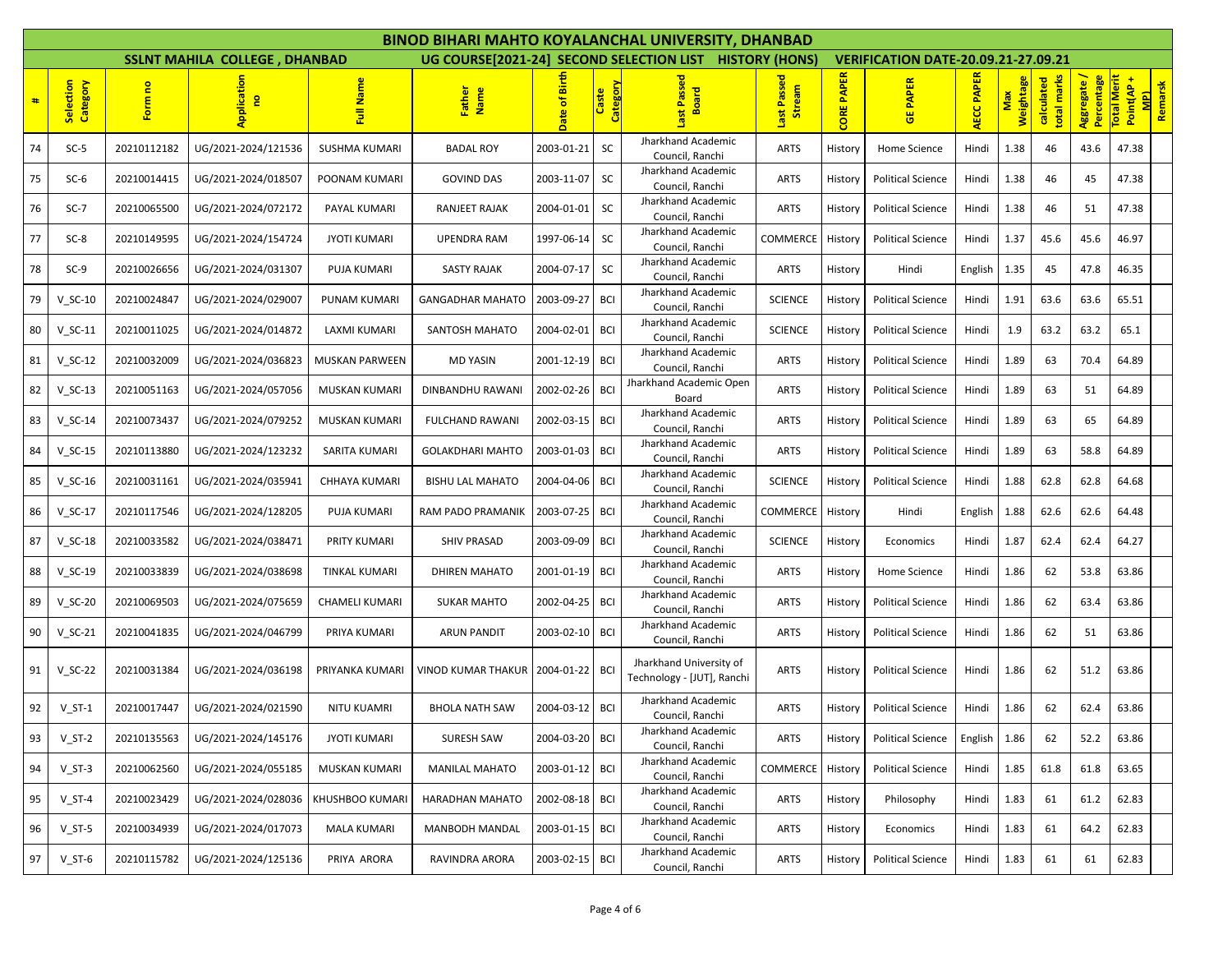|     |                       |             |                                      |                       |                                |                |                          | <b>BINOD BIHARI MAHTO KOYALANCHAL UNIVERSITY, DHANBAD</b> |                         |                      |                                            |                   |                  |                           |                           |                                                 |
|-----|-----------------------|-------------|--------------------------------------|-----------------------|--------------------------------|----------------|--------------------------|-----------------------------------------------------------|-------------------------|----------------------|--------------------------------------------|-------------------|------------------|---------------------------|---------------------------|-------------------------------------------------|
|     |                       |             | <b>SSLNT MAHILA COLLEGE, DHANBAD</b> |                       |                                |                |                          | UG COURSE [2021-24] SECOND SELECTION LIST HISTORY (HONS)  |                         |                      | <b>VERIFICATION DATE-20.09.21-27.09.21</b> |                   |                  |                           |                           |                                                 |
| #   | Selection<br>Category | Form no     |                                      | Full Name             | Father<br>Name                 | Date of Birth  | <b>Category</b><br>Caste | Passe<br>oard<br>Φ                                        | Passed<br>eam<br>昂<br>冨 | <b>PAPER</b><br>CORE | <b>GE PAPER</b>                            | <b>AECC PAPER</b> | Weightage<br>Max | total marks<br>calculated | Aggregate /<br>Percentage | otal Merit<br><b>MPI</b><br>Remarsk<br>Point(AP |
| 98  | $V_S$ T-7             | 20210014754 | UG/2021-2024/018637                  | PRIYANKA KUMARI       | DEEPAK MANDAL                  | 2003-03-23     | BCI                      | Jharkhand Academic<br>Council, Ranchi                     | <b>ARTS</b>             | History              | English                                    | Hindi             | 1.83             | 61                        | 57.6                      | 62.83                                           |
| 99  | $V_S$ T-8             | 20210023867 | UG/2021-2024/028333                  | <b>GUDDI KUMARI</b>   | <b>MOTILAL MAHATO</b>          | 2003-11-03     | <b>BCI</b>               | Jharkhand Academic<br>Council, Ranchi                     | COMMERCE                | History              | <b>Political Science</b>                   | Hindi             | 1.83             | 61                        | 61                        | 62.83                                           |
| 100 | $V_S$ T-9             | 20210035515 | UG/2021-2024/040473                  | <b>JAYA KUMARI</b>    | HARADHAN MAHATO                | 2004-01-25     | BCI                      | Jharkhand Academic<br>Council, Ranchi                     | <b>ARTS</b>             | History              | <b>Political Science</b>                   | Hindi             | 1.83             | 61                        | 60                        | 62.83                                           |
| 101 | $V_S$ T-10            | 20210031952 | UG/2021-2024/036788                  | <b>GULABI KUMARI</b>  | MADHO MAHTO                    | 2001-03-24     | BCI                      | Jharkhand Academic<br>Council, Ranchi                     | <b>ARTS</b>             | History              | <b>Political Science</b>                   | Hindi             | 1.8              | 60                        | 51.2                      | 61.8                                            |
| 102 | $V_S$ T-11            | 20210023179 | UG/2021-2024/027128                  | LAXMI KUMARI          | <b>DASHRATH PANDIT</b>         | 2002-03-12 BCI |                          | Jharkhand Academic<br>Council, Ranchi                     | ARTS                    | History              | <b>Political Science</b>                   | Hindi             | 1.8              | 60                        | 52.6                      | 61.8                                            |
| 103 | $V_S$ T-12            | 20210047236 | UG/2021-2024/051860                  | SANGITA KUMARI        | dIWAKAR MAHTO                  | 2002-04-20     | BCI                      | Jharkhand Academic<br>Council, Ranchi                     | ARTS                    | History              | <b>Political Science</b>                   | Hindi             | 1.8              | 60                        | 46.8                      | 61.8                                            |
| 104 | $V_S$ T-13            | 20210021014 | UG/2021-2024/023145                  | PUJA KUMARI<br>MANDAL | RAJU MANDAL                    | 2003-01-01     | <b>BCI</b>               | Jharkhand Academic<br>Council, Ranchi                     | <b>ARTS</b>             | History              | Economics                                  | Hindi             | 1.8              | 60                        | 60.4                      | 61.8                                            |
| 105 | $V_S$ T-14            | 20210050397 | UG/2021-2024/056014                  | PINKI RAI             | <b>GOLAK RAI</b>               | 2003-01-05     | BCI                      | Jharkhand Academic<br>Council, Ranchi                     | <b>ARTS</b>             | History              | <b>Political Science</b>                   | Hindi             | 1.8              | 60                        | 53                        | 61.8                                            |
| 106 | $V_S$ T-15            | 20210017307 | UG/2021-2024/021365                  | SANJANA KUMARI        | <b>SWAPAN KUMAR</b><br>MANDAL  | 2003-10-02 BCI |                          | Jharkhand Academic<br>Council, Ranchi                     | COMMERCE                | History              | <b>Political Science</b>                   | English           | 1.8              | 60                        | 60                        | 61.8                                            |
| 107 | $V_S$ T-16            | 20210030546 | UG/2021-2024/035264                  | <b>BASANTI KUMARI</b> | <b>BHUTNATH MAHATO</b>         | 2004-02-15     | BCI                      | Jharkhand Academic<br>Council, Ranchi                     | <b>ARTS</b>             | History              | <b>Political Science</b>                   | Hindi             | 1.8              | 60                        | 54.4                      | 61.8                                            |
| 108 | $V_S$ T-17            | 20210033156 | UG/2021-2024/038057                  | LAXMI KUMARI          | VISHWANATH MAHATO              | 2004-09-28     | <b>BCI</b>               | Jharkhand Academic<br>Council, Ranchi                     | <b>SCIENCE</b>          | History              | <b>Political Science</b>                   | Hindi             | 1.8              | 60                        | 60                        | 61.8                                            |
| 109 | $V_S$ T-18            | 20210040402 | UG/2021-2024/045372                  | RAJ PRIYA             | OM PRAKASH SINGH               | 2005-01-03     | BCI                      | Jharkhand Academic<br>Council, Ranchi                     | <b>SCIENCE</b>          | History              | <b>Political Science</b>                   | Hindi             | 1.8              | 60                        | 60                        | 61.8                                            |
| 110 | $V_S$ T-19            | 20210092139 | UG/2021-2024/098238                  | RENU KUMARI           | SURESH PRASAD MAHTO 2002-12-20 |                | BCI                      | Jharkhand Academic<br>Council, Ranchi                     | <b>ARTS</b>             | History              | Home Science                               | Hindi             | 1.77             | 59                        | 64.6                      | 60.77                                           |
| 111 | $V_S$ T-20            | 20210035533 | UG/2021-2024/040381                  | <b>BASANTI KUMARI</b> | DURGA PRASAD MAHTO             | 2003-01-05     | BCI                      | Jharkhand Academic<br>Council, Ranchi                     | <b>ARTS</b>             | History              | <b>Political Science</b>                   | Hindi             | 1.77             | 59                        | 62                        | 60.77                                           |
| 112 | $V_S$ T-21            | 20210128515 | UG/2021-2024/138830                  | NEELAM KUMARI         | <b>GANGADHAR MAHATO</b>        | 2003-11-01     | <b>BCI</b>               | Jharkhand Academic<br>Council, Ranchi                     | <b>ARTS</b>             | History              | <b>Political Science</b>                   | Hindi             | 1.77             | 59                        | 48                        | 60.77                                           |
| 113 | $V_S$ T-22            | 20210024754 | UG/2021-2024/029330                  | MANISHA KUMARI        | <b>AMRIT RAWANI</b>            | 2003-12-15     | BCI                      | Jharkhand Academic<br>Council, Ranchi                     | ARTS                    | History              | <b>Political Science</b>                   | Hindi             | 1.77             | 59                        | 55.4                      | 60.77                                           |
| 114 | $V_S$ T-23            | 20210026047 | UG/2021-2024/030711                  | <b>BABY KUMARI</b>    | SHIVCHARAN MAHATO              | 2003-12-25     | <b>BCI</b>               | Jharkhand Academic<br>Council, Ranchi                     | <b>ARTS</b>             | History              | Economics                                  | Hindi             | 1.77             | 59                        | 60.6                      | 60.77                                           |
| 115 | $V_S$ T-24            | 20210030575 | UG/2021-2024/035171                  | ANITA KUMARI          | SNTOSH MAHATO                  | 2004-01-01     | BCI                      | Jharkhand Academic<br>Council, Ranchi                     | ARTS                    | History              | <b>Political Science</b>                   | Hindi             | 1.77             | 59                        | 62.8                      | 60.77                                           |
| 116 | $V_S$ T-25            | 20210010686 | UG/2021-2024/014567                  | PAYAL KUMARI          | <b>DUKHAN MAHATO</b>           | 2004-02-05     | <b>BCI</b>               | Jharkhand Academic<br>Council, Ranchi                     | <b>ARTS</b>             | History              | <b>Political Science</b>                   | Hindi             | 1.77             | 59                        | 62.4                      | 60.77                                           |
| 117 | $V_S$ T-26            | 20210092778 | UG/2021-2024/098779                  | PUNAM KUMARI          | SANTOSH MAHTO                  | 2004-04-25     | <b>BCI</b>               | Jharkhand Academic<br>Council, Ranchi                     | <b>ARTS</b>             | <b>History</b>       | Home Science                               | Hindi             | 1.77             | 59                        | 58.2                      | 60.77                                           |
| 118 | $V_S$ T-27            | 20210112214 | UG/2021-2024/121665                  | EKTA KUMARI           | BALIRAM<br>BISHWAKARAMA        | 2001-04-20     | <b>BCI</b>               | Jharkhand Academic<br>Council, Ranchi                     | <b>COMMERCE</b>         | History              | <b>Political Science</b>                   | English           | 1.75             | 58.4                      | 58.4                      | 60.15                                           |
| 119 | V ST-28               | 20210075251 | UG/2021-2024/080857                  | ANJU KUMARI           | <b>BRIJU MALAKAR</b>           | 2003-12-12 BCI |                          | Jharkhand Academic<br>Council, Ranchi                     | COMMERCE                | History              | <b>Political Science</b>                   | Hindi             | 1.75             | 58.2                      | 58.2                      | 59.95                                           |
| 120 | $V_S$ T-29            | 20210032360 | UG/2021-2024/037030                  | PRITY KUMARI          | JAY NARAYAN MAHATO             | 2002-12-03     | <b>BCI</b>               | Jharkhand Academic<br>Council, Ranchi                     | <b>ARTS</b>             | History              | <b>Political Science</b>                   | Hindi             | 1.74             | 58                        | 54.4                      | 59.74                                           |
| 121 | $V_S$ T-30            | 20210027968 | UG/2021-2024/032225                  | <b>SITA KUMARI</b>    | ROSHAN LAL SAW                 | 2003-01-15     | <b>BCI</b>               | Jharkhand Academic<br>Council, Ranchi                     | <b>SCIENCE</b>          | History              | <b>Political Science</b>                   | Hindi             | 1.74             | 58                        | 58                        | 59.74                                           |
| 122 | $V_S$ T-31            | 20210018800 | UG/2021-2024/022853                  | <b>MAMONI KUMARI</b>  | RAJAN KUMBHAKAR                | 2003-01-26 BCI |                          | Jharkhand Academic<br>Council, Ranchi                     | <b>ARTS</b>             | History              | Philosophy                                 | Hindi             | 1.74             | 58                        | 53                        | 59.74                                           |